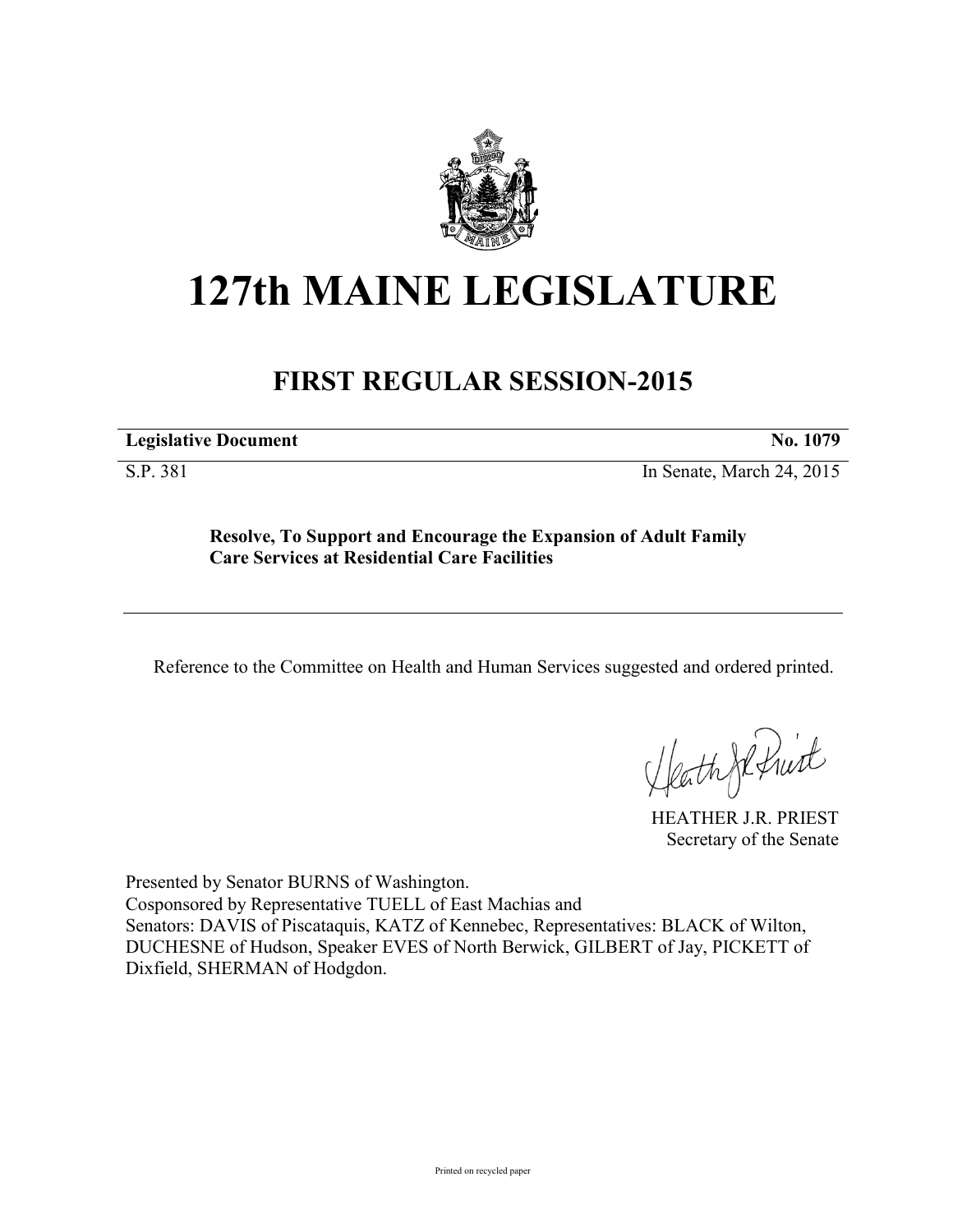**Preamble. Whereas,** rural and coastal areas of Maine have experienced closures of nursing facilities, reducing the number of long-term care options and causing family stress; and

- **Whereas,** Maine has an aging population and the State must develop strategies to allow the population to age in place; and
- **Whereas,** residents of long-term care and residential care facilities want to age in place, remaining close to their families; and
- 8 **Whereas,** couples with different acuity levels want to continue living together despite having different requirements for support now therefore be it despite having different requirements for support; now, therefore, be it

### **PART A**

 **Sec. A-1. The Department of Health and Human Services to increase residential care facility beds. Resolved:** That the Department of Health and Human Services shall determine the level of need for residential care facility beds in the State and correspondingly increase the number of MaineCare residential care facility beds by up to 40 beds to create greater availability of adult family care services. If the department determines more beds are required, it shall submit legislation to create the additional funding needed; and be it further

 **Sec. A-2. Appropriations and allocations. Resolved:** That the following appropriations and allocations are made.

#### **HEALTH AND HUMAN SERVICES, DEPARTMENT OF (FORMERLY DHS)**

#### **Medical Care - Payments to Providers 0147**

 Initiative: Provides funding for up to 40 beds in MaineCare residential care facilities to create greater availability of adult family care services in the State.

| 24 | <b>GENERAL FUND</b>              | 2015-16   | 2016-17   |
|----|----------------------------------|-----------|-----------|
| 25 | All Other                        | \$562,912 | \$559,950 |
| 26 |                                  |           |           |
| 27 | <b>GENERAL FUND TOTAL</b>        | \$562,912 | \$559,950 |
|    |                                  |           |           |
| 28 | <b>FEDERAL EXPENDITURES FUND</b> | 2015-16   | 2016-17   |
| 29 | All Other                        | \$937,088 | \$940,050 |
| 30 |                                  |           |           |
| 31 | FEDERAL EXPENDITURES FUND TOTAL  | \$937,088 | \$940,050 |